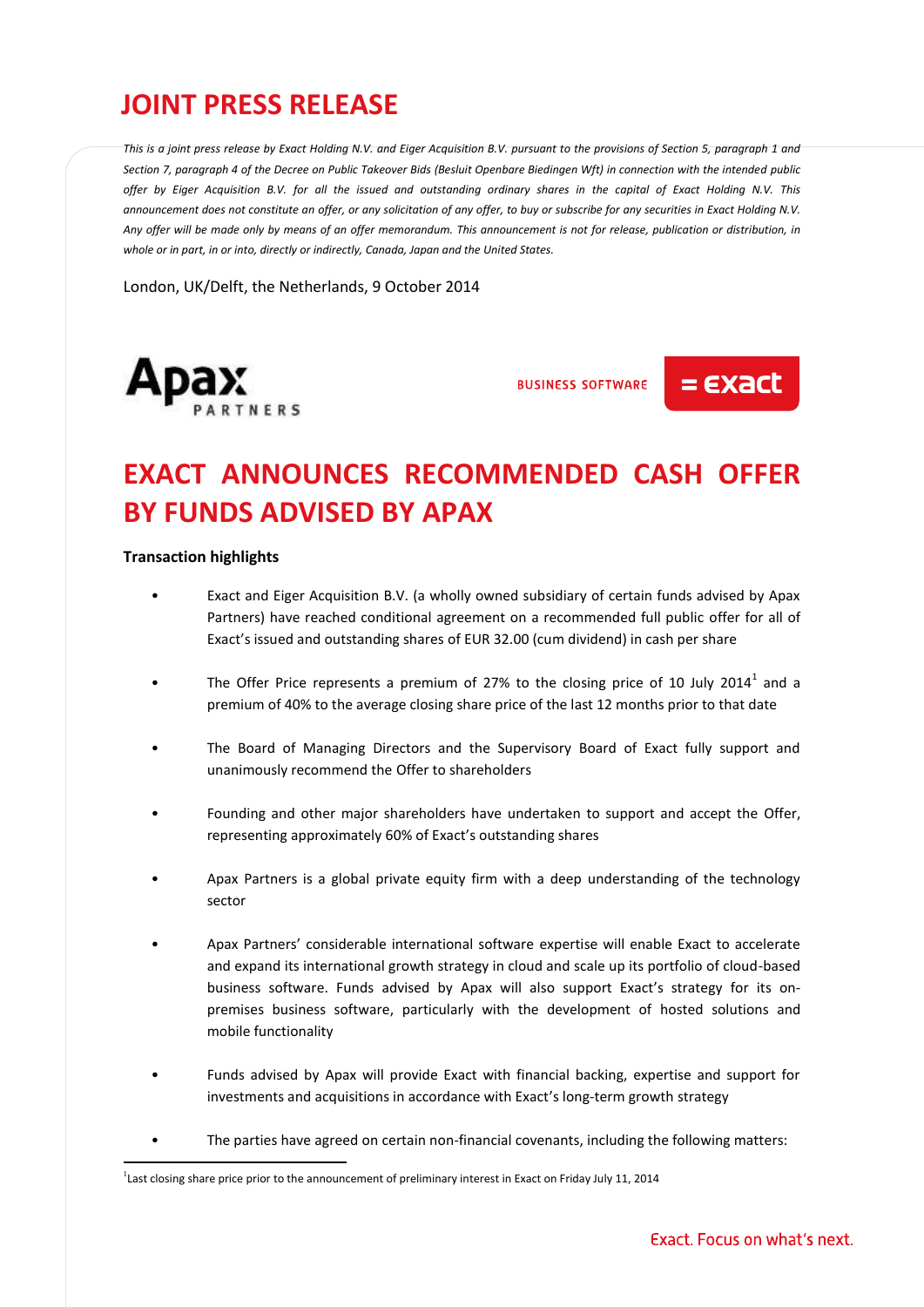- o Maintaining Exact's corporate identity and culture
- o Exact headquarters, central management and key support functions will remain in the Netherlands
- o The existing obligations of Exact, pursuant to employment agreements, will be honored and not be changed as a result of the proposed transaction
- Funds advised by Apax have indicated that they seek to acquire 100% of Exact's assets following settlement of the Offer, if required, either by means of statutory squeeze-out proceedings (*uitkoopprocedure*) or by means of an alternative structure pursuant to which the offeror acquires all assets and liabilities of Exact
- Funds advised by Apax have committed financing in place providing deal certainty

**London, UK/Delft, the Netherlands, 9 October 2014 – Exact Holding N.V. ("Exact" or the "Company") and Eiger Acquisition B.V. (a newly incorporated wholly owned subsidiary of funds advised by Apax Partners LLP ("Apax Funds")) jointly announce that they have reached conditional agreement in connection with an intended public offer by Eiger Acquisition B.V. for all issued and outstanding ordinary shares of Exact at a price of EUR 32.00 (cum dividend) in cash (the "Offer Price") per issued and outstanding ordinary share (the "Offer"). The Offer represents a 27% premium to Exact's closing share price as at 10 July 2014 and a 40% premium to Exact's average closing price over the last 12 months prior to that date. The Offer values 100% of the issued and outstanding ordinary shares of Exact at EUR 730 million (on a fully diluted basis)<sup>2</sup> .**

## **Strategic rationale**

 $\overline{a}$ 

Exact provides entrepreneurial businesses with information technology, delivering sophisticated business software solutions and high quality services. It develops industry-specific on-premises, hosted and cloud-based solutions in a wide variety of industries. Software is at the heart of its business and the software industry is changing at an ever-accelerating pace.

Exact's strategy is to shift to a global cloud company. Implementing a strategy to fully transition to cloud requires significant – and accelerated – capital investments. The transition will strongly impact Exact's investment profile. The funds advised by Apax are committed to supporting this accelerated transition to cloud and their investment in the business will enable Exact to speed-up and expand its international roll-out and scale up its solution portfolio.

Erik van der Meijden, CEO Exact: "Social, mobile, analytics and cloud (SMAC) are together shaping a new software era that offers tremendous opportunities in the field of business computing. In 2012, we set out an ambitious plan to bring Exact back to growth and implemented our strategy of growth through focus, innovation and simplicity, a strategy that positions us at the heart of these trends as well as for long-term profitable growth. Small and medium-sized businesses are the focal point of our strategy. It is our ambition to not only enable these small and mediumsized businesses to grow, especially in this period of accelerated change, but also equip them with innovative cloud-based solutions. With millions of small and medium-sized businesses in our

<sup>&</sup>lt;sup>2</sup> Implies a purchase multiple of 15.0x LTM EBITDA to June 2014 (pro-forma for the disposals of Lohn and Longview)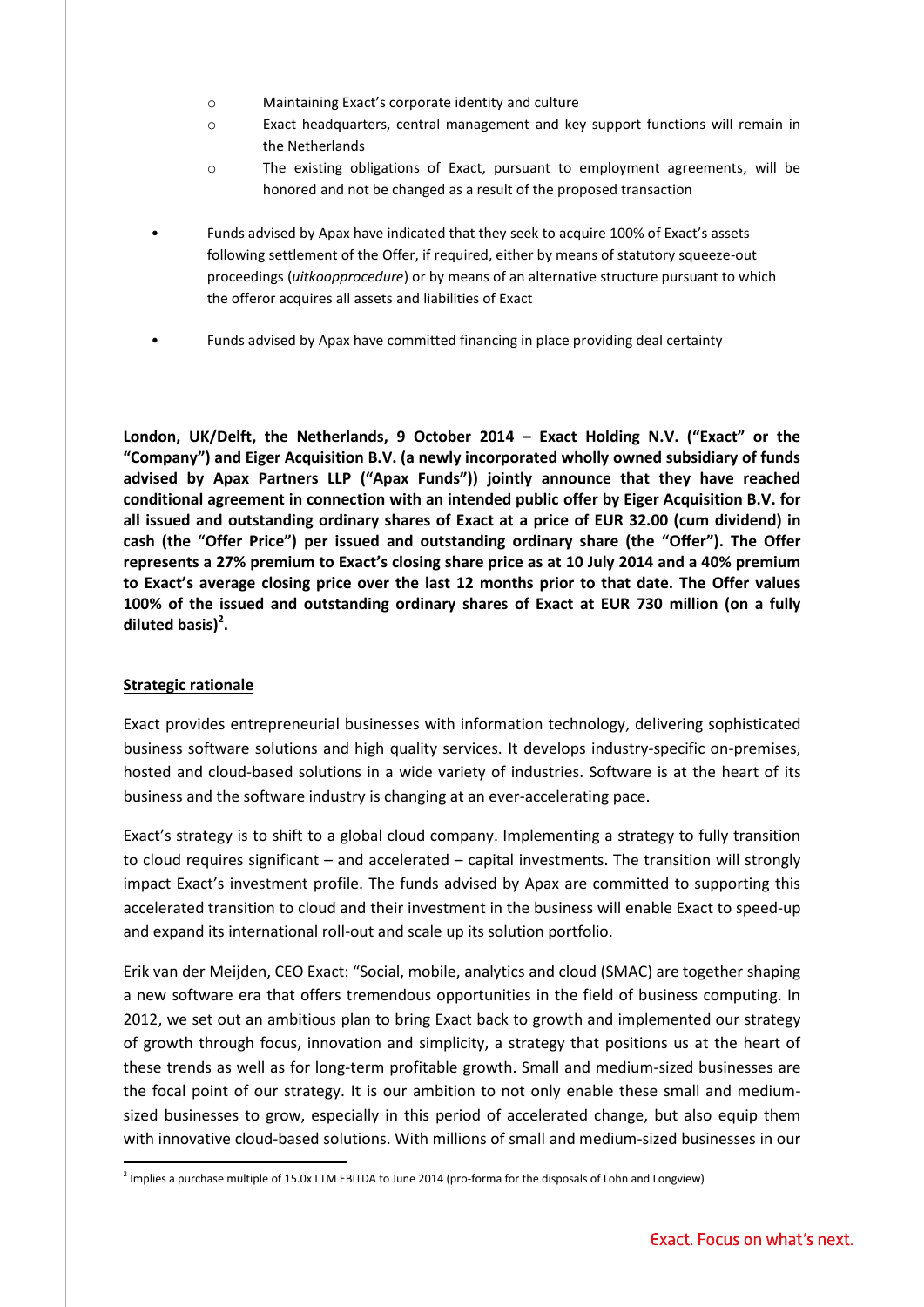chosen markets, significant growth opportunities exist. Today's announcement confirms the value of what has been achieved to-date and the growth potential of Exact going forward. The Apax Funds' intended Offer confirms and emphasizes the strong growth prospects and the opportunities in our market space. We are grateful to our existing shareholders for the support they have given and the constructive dialogue over the past years. We believe that the next phase of growth can be best realized under private ownership. We are looking forward to accelerating and expanding our strategy together with Apax to become one of the leading companies for cloud-based business software for small and medium-sized businesses and their accountants."

Thierry Schaap, Chairman of the Supervisory Board of Exact: "Following a thorough review and analysis of our businesses and strategy, and many discussions with a number of interested parties, we concluded that Exact and its stakeholders, including the shareholders, would benefit from the Offer from funds advised by Apax. The Offer Price is a substantial premium to the share price of 12 months ago and a testimony to the value management has created for shareholders. The Offer Price, in combination with the negotiated favourable non-financial covenants and the prospects of Exact under the ownership of a private investor who supports the strategy, were decisive in reaching agreement on the Offer and safeguarding the interest of all our stakeholders. Consistent with their fiduciary duties, the Supervisory Board and Board of Managing Directors of Exact have carefully evaluated the Offer and have resolved to fully support the Offer and unanimously recommend it to shareholders."

Roy Mackenzie, Partner in the Tech & Telco team at Apax Partners: "We have been impressed by Exact's development over the last few years and look forward to partnering with Erik van der Meijden and his management team in its plans to grow the business further. There is strong potential to continue to increase the company's market share by increasing the penetration of its market-leading and innovative products both in the Netherlands and internationally."

Jason Wright, also Partner in the Tech & Telco team at Apax Partners: "Exact had the foresight to create a solid cloud platform that is driving growth as the market shifts to this new model. We believe that there is significant potential to expand the cloud product suite internationally. We are excited to back Exact as it pursues its next phase of growth."

## **Full support and unanimous recommendation from the Board of Managing Directors and the Supervisory Board**

Throughout the process, the Board of Managing Directors and the Supervisory Board have met regularly to discuss developments of the process and make key decisions. The Board of Managing Directors and the Supervisory Board have received extensive financial and legal advice and have given careful consideration to the strategic, financial, and social aspects and consequences of the proposed transaction.

After due and careful consideration, the Board of Managing Directors and the Supervisory Board believe that the Offer represents a fair price to the shareholders and is in the best interests of Exact and all its stakeholders. Rothschild has issued a fairness opinion to the Board of Managing Directors and Lazard has provided a fairness opinion to the Supervisory Board, and both have opined that the Offer is fair to the shareholders of Exact from a financial point of view.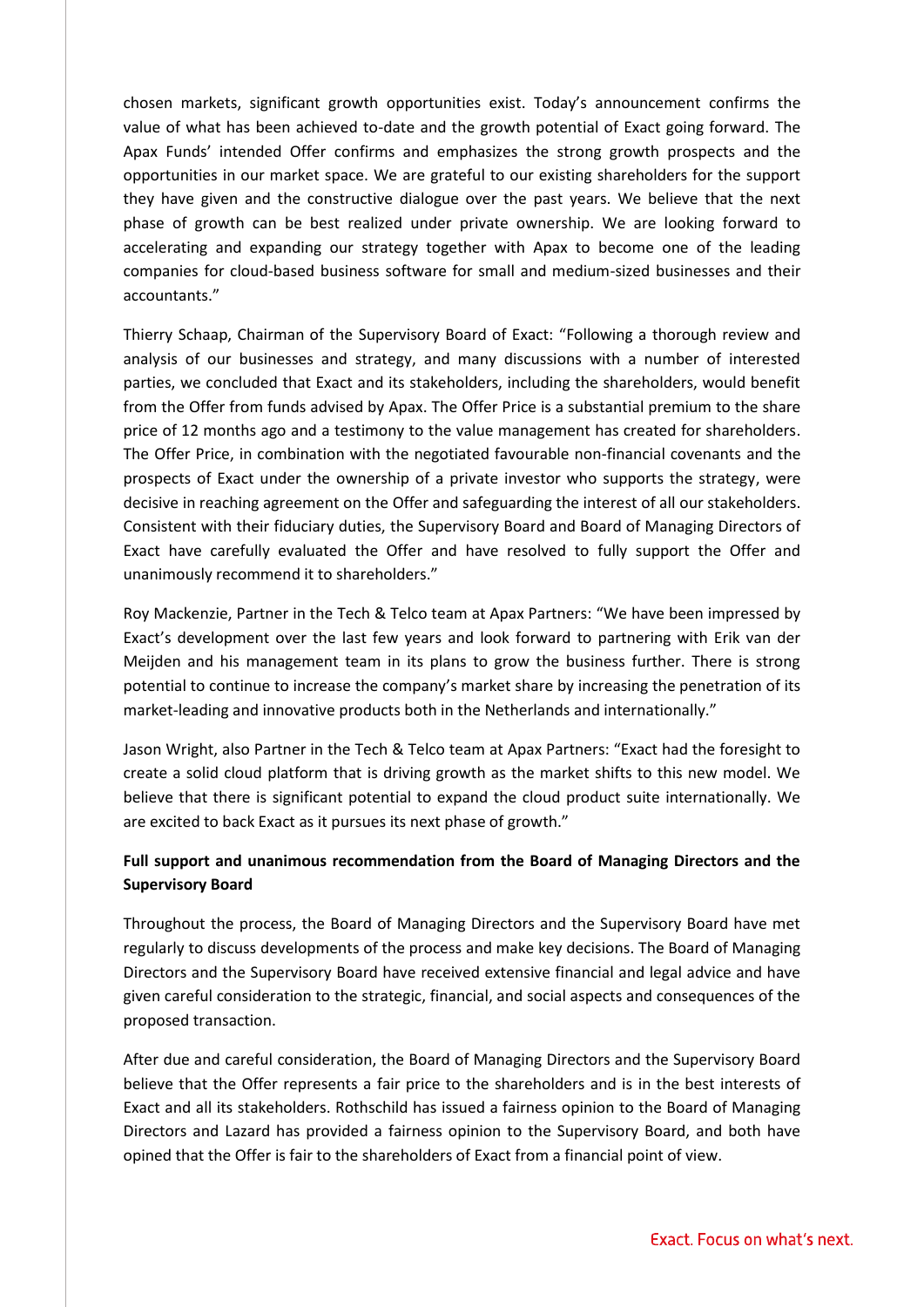Taking all of these considerations into account, the Board of Managing Directors and the Supervisory Board fully support and unanimously recommend the Offer for acceptance to the shareholders of Exact. The Board of Managing Directors and the Supervisory Board believe that the Offer will deliver significant benefits to the shareholders, employees, customers, partners and other stakeholders of Exact.

Shareholders who hold shares in Exact representing approximately 60% of the issued and outstanding ordinary shares in the capital of Exact, have undertaken to support and accept the Offer, subject to customary conditions.

## **Corporate Governance**

Exact and funds advised by Apax have agreed that the Supervisory Board will comprise five individuals, three designated by funds advised by Apax and two designated by Exact. These two Exact designates will be independent as meant in the Dutch Corporate Governance Code. They will be charged particularly with monitoring the compliance with the non-financial covenants in relation to the Offer. There will be no changes to the Board of Managing Directors as a direct consequence of the acquisition.

## **Non-financial covenants**

Funds advised by Apax have provided certain non-financial covenants with regard to Exact's strategy, governance, employees and retention matters, as well as other matters. With certain exceptions, the non-financial covenants will apply for three years after successful completion of the Offer.

Under the non-financial covenants:

- Funds advised by Apax will support Exact in the realization of its strategy, in particular as Exact:
	- $\circ$  invests in the development of additional product capabilities in Cloud Solutions to (i) expand the target market to customers with more complex functional requirements, (ii) increase the ability of Cloud Solutions products to meet the needs of Business Solutions customers;
	- $\circ$  invests in the geographic expansion of the Cloud Solutions business, whether through additional investments in currently targeted geographies, or through new investment in additional geographies (as determined by ongoing assessment of relative market attractiveness and opportunity for Exact's products); and
	- o evaluates M&A opportunities to increase revenue and profit growth through inorganic means.
- Exact will keep its core businesses and products substantially intact, except for any amendments in the course of future market or product developments.
- Exact will remain a separate legal entity with headquarters, central management and key support functions in the Netherlands, and will remain the ultimate holding company of its current and future subsidiaries and operations. Furthermore, Exact will retain its corporate identity and culture.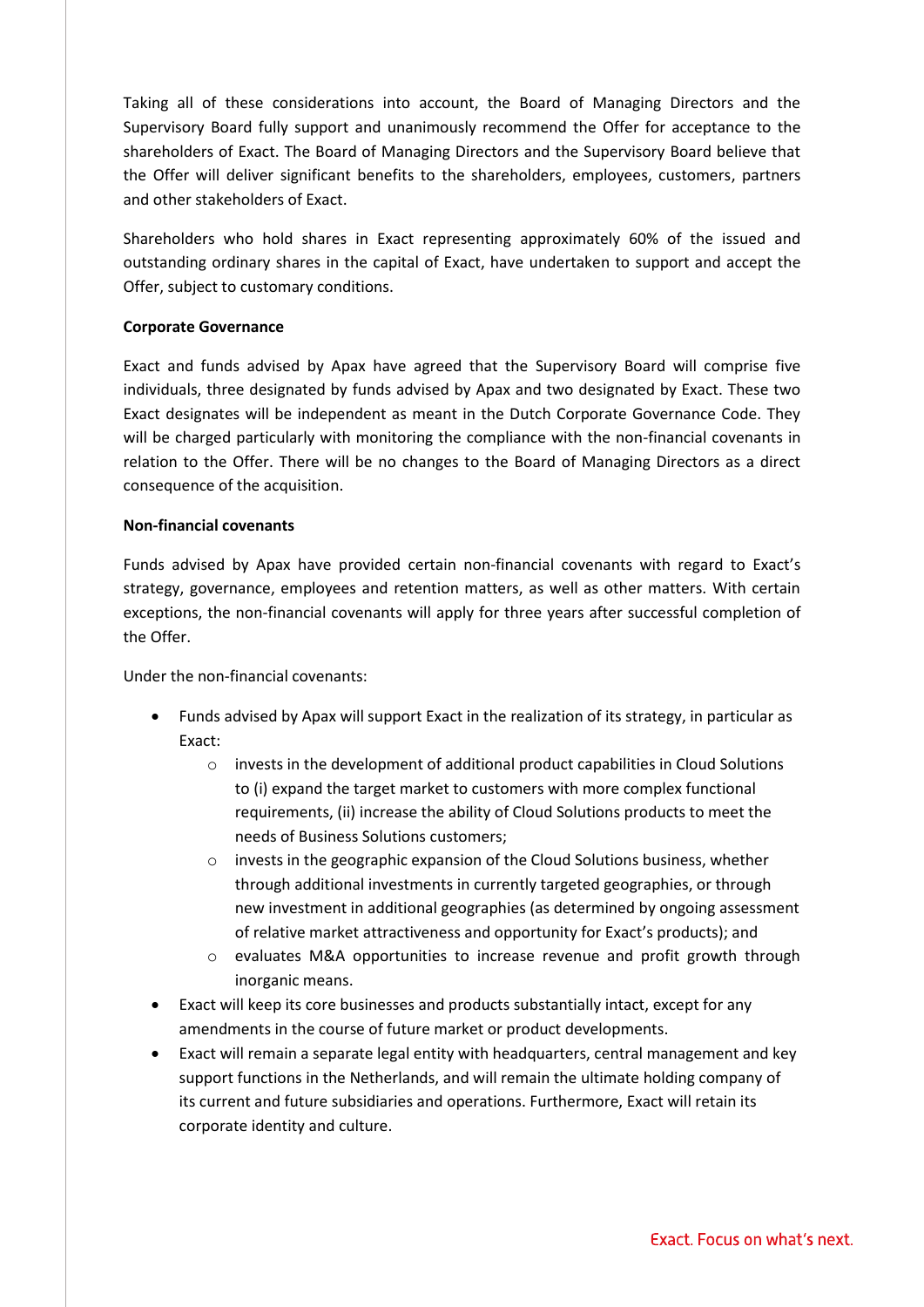- Except with permission of an independent director, Exact will not incur additional debt causing its leverage to exceed 6.0x consolidated EBITDA (as defined in the acquisition finance agreements) except in case of financing certain operational activities.
- Exact will respect minority shareholders' rights, including by not engaging in nonpreemptive share issuances, not entering into transactions with related parties or third parties that are not at arm's length.
- In relation to employees:
	- o the existing arrangements with the Works Council and relevant trade unions shall be respected and not be changed unilaterally;
	- $\circ$  there shall be no material reorganization or restructuring plan resulting in job losses in Exact as a direct result of the acquisition;
	- $\circ$  neither Exact's approved business plan for 2014 nor the growth-oriented strategy envisages any significant job losses;
	- o the existing rights and benefits of the employees of Exact shall be respected, including existing rights and benefits under their individual employment agreements, collective labor agreements and social plans, and including existing rights and benefits under existing covenants made to the works councils and trade unions;
	- o subject to Exact's current and future review and amendments of the existing pension arrangements, the pension rights of current and former employees of Exact shall be respected; and
	- o a culture of excellence requires highly talented employees; consequently employees will be appropriately trained and provided with clear career progression.

## **Financing the Offer**

Funds advised by Apax will finance the Offer through a combination of equity and debt financing. In this respect, funds advised by Apax have provided binding equity commitment letters in the amount of EUR 381,600,000, secured fully committed debt financing letters in the amount of EUR 374,300,000<sup>3</sup>, subject to customary conditions, and entered into a fully binding interim facilities agreement. The funds advised by Apax are therefore able to pay the Offer Price if and when due.

## **Commencement conditions and Offer conditions**

The commencement of the Offer is subject to the satisfaction or waiver of the following commencement conditions:

- a) All competition filings having been made;
- b) No material breach or termination of the Merger Protocol having occurred, and the warranties in the Merger Protocol continuing to be true and accurate;
- c) No revocation or amendment of the recommendation by the Board of Managing Directors or the Supervisory Board (together: the "Boards");
- d) No material adverse effect having occurred;
- e) The requisite advice from Exact's Works Council having been obtained;

 $\overline{a}$ <sup>3</sup> Commitments provided in USD are converted to EUR based on the USD/EUR exchange rate of 30 September 2014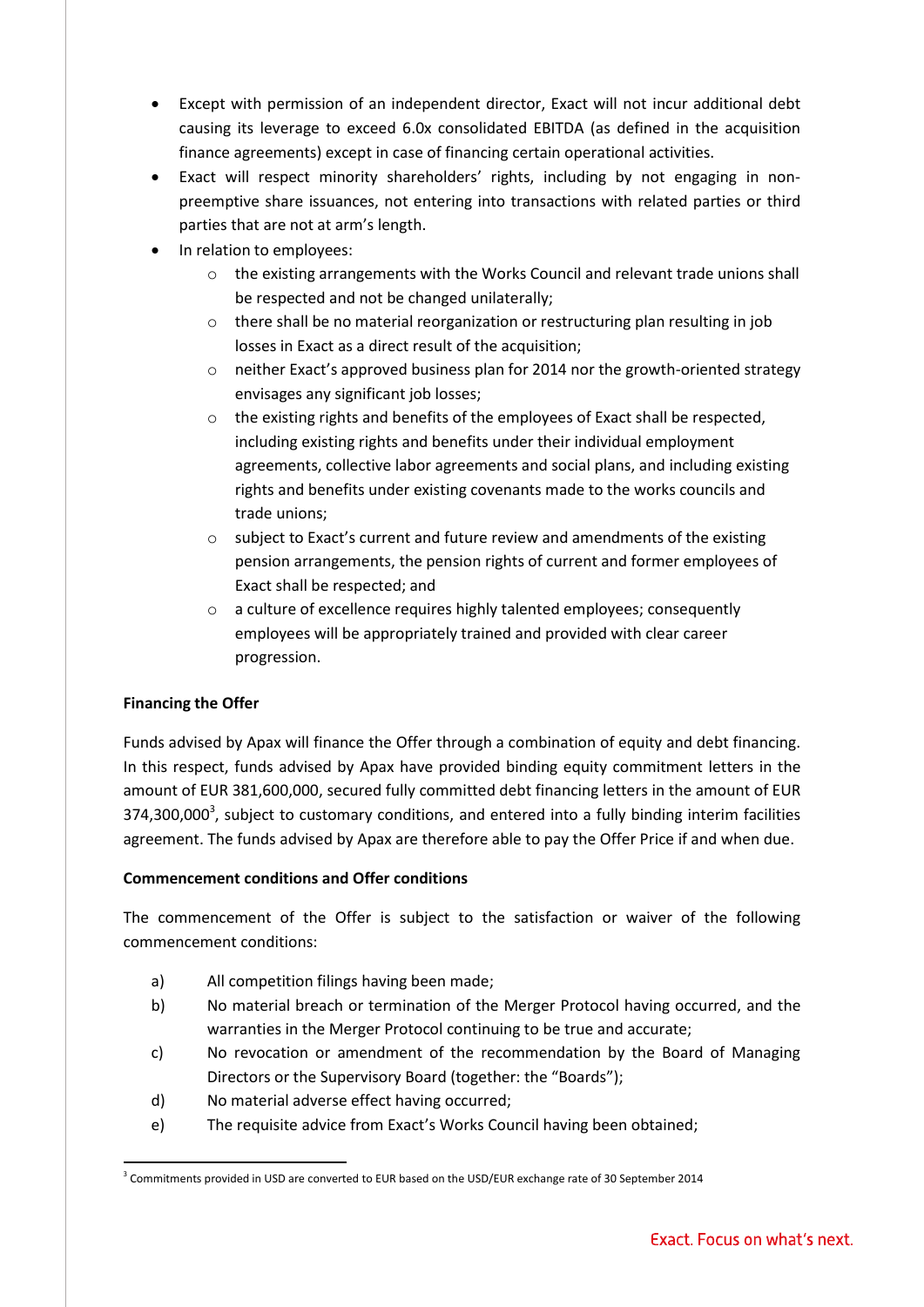- f) The Dutch Authority for the Financial Markets ("AFM") having approved the Offer memorandum;
- g) The irrevocable undertakings from the founders and major shareholders not having been breached;
- h) Resignation letters from resigning board members having been received;
- i) No public announcement of a mandatory Offer or a Competing Offer (as defined below) having been made;
- j) Trading in the Exact shares on Euronext Amsterdam not having been suspended or ended;
- k) No notification having been received from the AFM stating that investment firms will not be allowed to cooperate with the Offer; and
- l) No order, stay judgment or decree having been issued prohibiting the making of the Offer.

If and when made, the consummation of the Offer will be subject to the satisfaction or waiver of the following conditions:

- a) Minimum acceptance level of at least 95% of Exact's shares, which will be reduced to 85% in the event that resolutions proposing the Asset Sale and Liquidation are adopted by Exact's shareholders at the Extraordinary General Meeting ("EGM") (and are in effect at expiry of the Offer), provided that funds advised by Apax may only waive this minimum acceptance condition without the consent of Exact if the acceptance level is 70% or above;
- b) Competition clearance having been obtained;
- c) The Exact shareholders' meeting resolving on the changes to the Boards and to the articles of association, and authorizing a buy-back of shares;
- d) No material breach or termination of the Merger Protocol having occurred;
- e) No material adverse effect having occurred;
- f) The irrevocable undertakings from the founders and major shareholders not having been breached;
- g) No public announcement of a mandatory offer or Competing Offer (as defined below) having been made;
- h) No revocation or amendment of the recommendation by the Boards;
- i) Trading in the Exact shares on Euronext Amsterdam not having been suspended or ended;
- j) No notification having been received from the AFM stating that investment firms will not be allowed to cooperate with the Offer; and
- k) No order, stay judgment or decree having been issued prohibiting the making of the Offer.

On termination of the Merger Protocol by Exact on account of a material breach of the Merger Protocol by funds advised by Apax, funds advised by Apax will pay a termination fee of 1% of the Offer Value to Exact.

On termination of the Merger Protocol by funds advised by Apax on account of a material breach of the Merger Protocol by Exact, a Competing Offer having been accepted by Exact, or the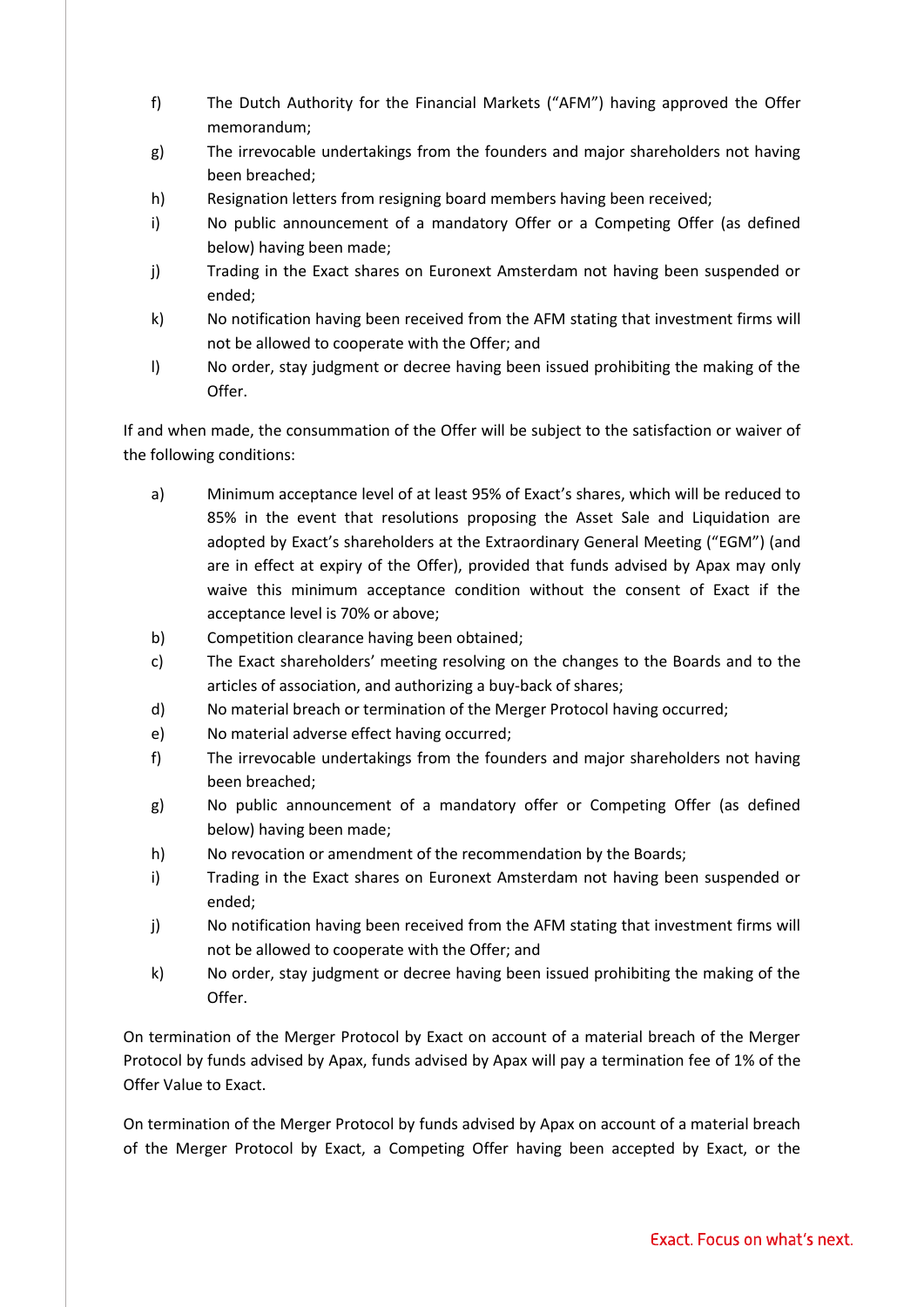revocation, modification, qualification or amendment of the recommendation of the Boards, Exact will pay a termination fee of 1% of the Offer Value to funds advised by Apax.

## **Competing Offer**

Exact and funds advised by Apax may terminate the Merger Protocol in the event that a bona fide third party makes an offer which, in the reasonable opinion of the Board of Managing Directors and the Supervisory Board, is a substantially more beneficial offer than the Apax Funds Offer, exceeds the Offer Price by 5%, and is launched or is binding on the offeror (a "Competing Offer").

In the event of a Competing Offer, funds advised by Apax will be given the opportunity to match such offer, in which case the Merger Protocol may not be terminated by Exact.

As part of the agreement, Exact has entered into customary undertakings not to solicit third party offers.

## **Acquisition of 100%**

The willingness of the funds advised by Apax to pay the Offer Price is predicated on the acquisition of 100% of Exact's outstanding shares. An acquisition of 100% enables termination of the listing and an efficient capital structure (both from a tax and financing perspective, including the ability to form a fiscal unity between Eiger Acquisition B.V. and Exact, and to push acquisition finance debt attracted by Eiger Acquisition B.V. down to Exact and its subsidiaries), which are important factors in achieving the premium implied by the Offer Price.

If funds advised by Apax acquire 95% of the outstanding shares of Exact, Exact intends to delist from Euronext Amsterdam promptly, and funds advised by Apax intend to initiate the statutory squeeze-out proceedings to obtain 100% of the Exact shares.

If funds advised by Apax acquire less than 95% but at least 85% of the Exact shares, funds advised by Apax intend to acquire the entire business of Exact at the same price and for the same consideration as the Offer Price pursuant to an asset sale, followed by a liquidation of Exact, to deliver such consideration to shareholders (the "Asset Sale and Liquidation"). The Asset Sale and Liquidation is subject to approval from the Exact shareholders at the EGM. The Exact Boards have agreed to unanimously recommend the shareholders to vote in favour of the Asset Sale and Liquidation.

Funds advised by Apax may utilize all other available legal measures in order to acquire full ownership of Exact's outstanding shares and/or its business.

## **Indicative timetable**

Exact and funds advised by Apax will seek to obtain all necessary approvals and competition clearances as soon as practicable. The required advice and consultation procedures with Exact's Works Council and relevant trade unions will be commenced forthwith.

Exact will hold an EGM at least 6 business days before closing of the Offer period in accordance with Section 18, paragraph 1 of the Decree on Public Takeover Bids (*Besluit Openbare Biedingen*  Wft). At the EGM, Exact's shareholders will also be asked to approve the Asset Sale and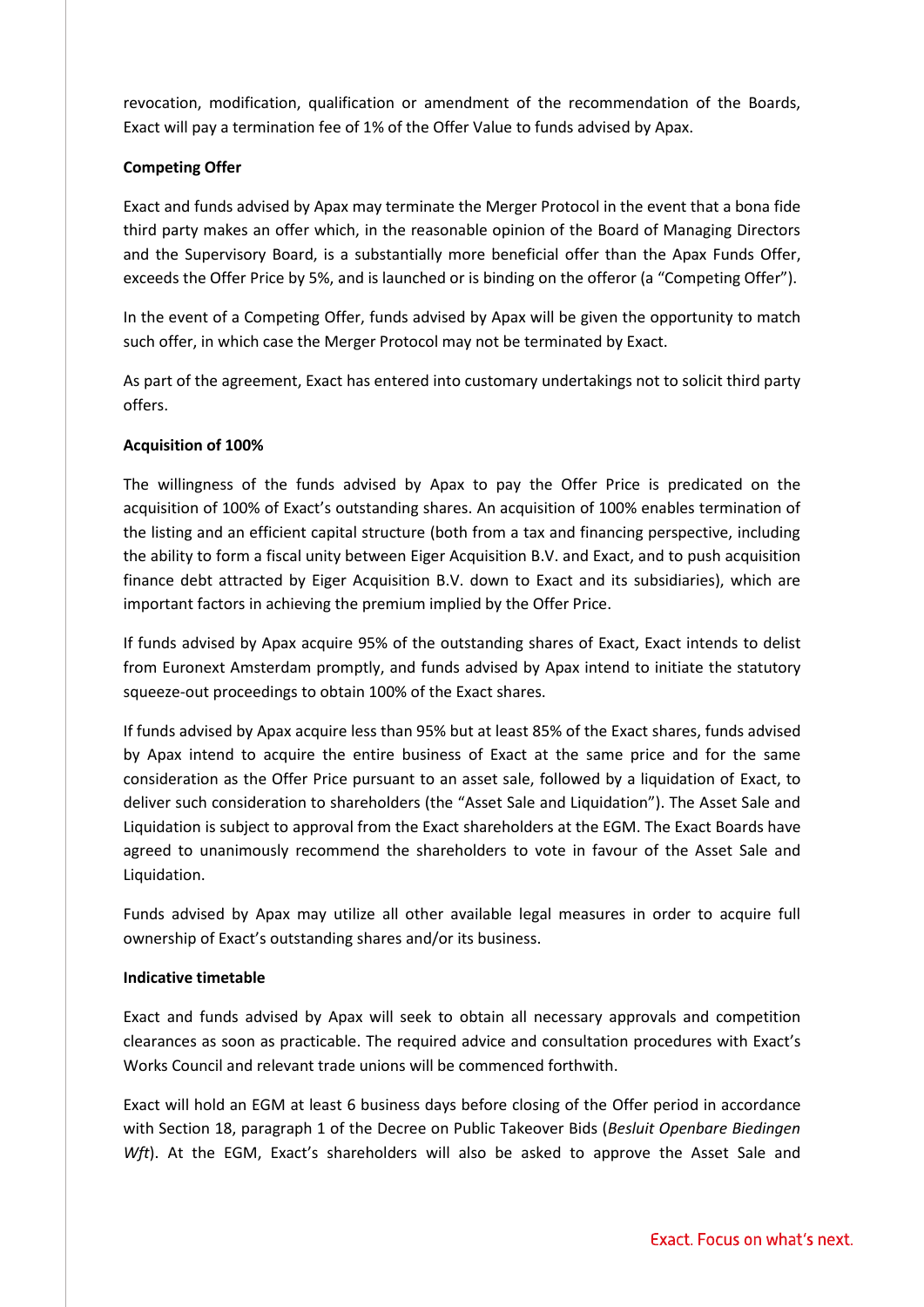Liquidation in the event that the Offer is accepted by shareholders representing 85% or more, but less than 95%, of Exact's issued and outstanding shares.

## **Advisors**

Rothschild and Lazard are acting as financial advisors to Exact; Leonardo & Co. (lead advisor), RBC Capital Markets, Deutsche Bank and ING Corporate Finance are acting as financial advisors to funds advised by Apax.

Allen & Overy LLP is acting as legal advisor to Exact. Clifford Chance LLP is acting as legal advisor to funds advised by Apax.

## **Further information**

The information in this press release is not intended to be complete. For further information explicit reference is made to the Offer memorandum, which is expected to be published later this year. This Offer memorandum will contain further details regarding the Offer.

## **General restrictions**

This announcement is for information purposes only and does not constitute an offer or an invitation to acquire or dispose of any securities or investment advice or an inducement to enter into investment activity. This announcement does not constitute an offer to sell or issue or the solicitation of an offer to buy or acquire the securities of Exact in any jurisdiction.

## **Forward looking statements**

This press release may include "forward-looking statements" and language indicating trends, such as "anticipated" and "expected". Although funds advised by Apax and Exact believe that the assumptions upon which their respective financial information and their respective forwardlooking statements are based are reasonable, they can give no assurance that these assumptions will prove to be correct. Neither funds advised by Apax nor Exact, nor any of their advisors accepts any responsibility for any financial information contained in this press release relating to the business or operations or results or financial condition of the other or their respective groups.

*# # # #*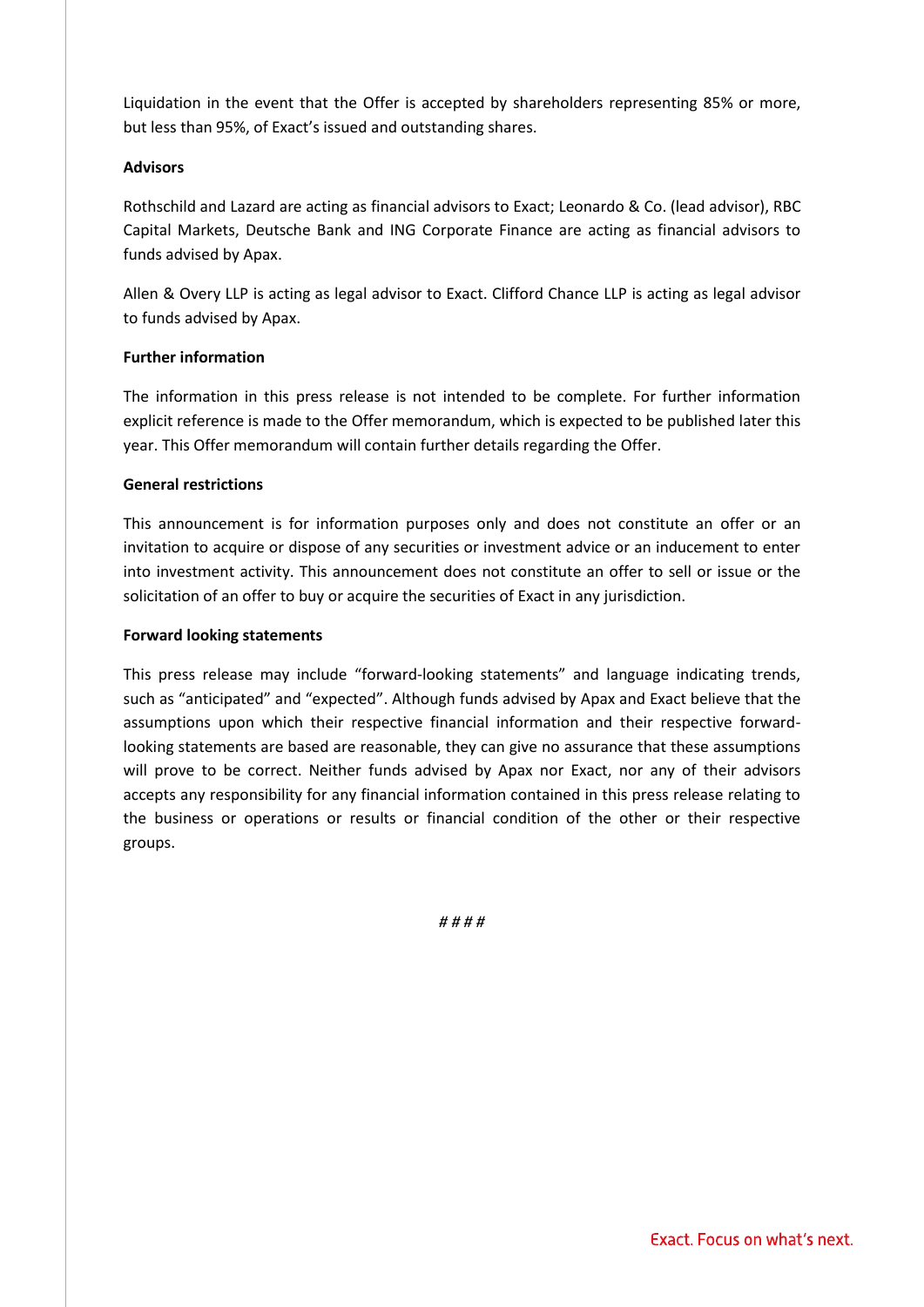## **ADDITIONAL INFORMATION**

Analyst & Investor Conference Call 14.00 CET (08.00 EST)

Conference ID: 9017098

Dial-in numbers United States: +1 212 444 0895

United Kingdom: +44(0)20 3427 1910

The Netherlands: +31(0)20 713 2789

Two hours after the conference call, a replay will be available on www.exact.com

## **About Exact**

Vigorous business software. That's what Exact builds. For more than 200,000 businesses around the world. For entrepreneurial doers who dare and, if they fall, always get up again. Exact breathes that same spirit. Thirty years ago a garage start-up by six students, now a global company, employing 1,550 people in 15 countries with revenues of € 213 million in 2013.

With Exact, businesses can quickly respond to shifting market conditions and grasp opportunities with both hands when they arise. Our business software enables customers to focus on their next goal, and look ahead to the next challenge.

For further information about Exact, visi[t www.exact.com](http://www.exact.com/) or contact:

#### **Media Relations**

Jelle Zuidema T: +31 (0)15 711 5462 M: +31 (0)6 4179 4588 E: jelle.zuidema@exact.com

## **Investor Relations**

Michel Hülters T: +31 (0)15 711 5208 M: +31 (0)6 5586 2237 E: ir@exact.com

#### **Exact Holding N.V.**

P.O. Box 5066 2600 GB Delft The Netherlands Tel: +31 (0)15 711 5000 Fax: +31 (0)15711 5010

www.exact.com